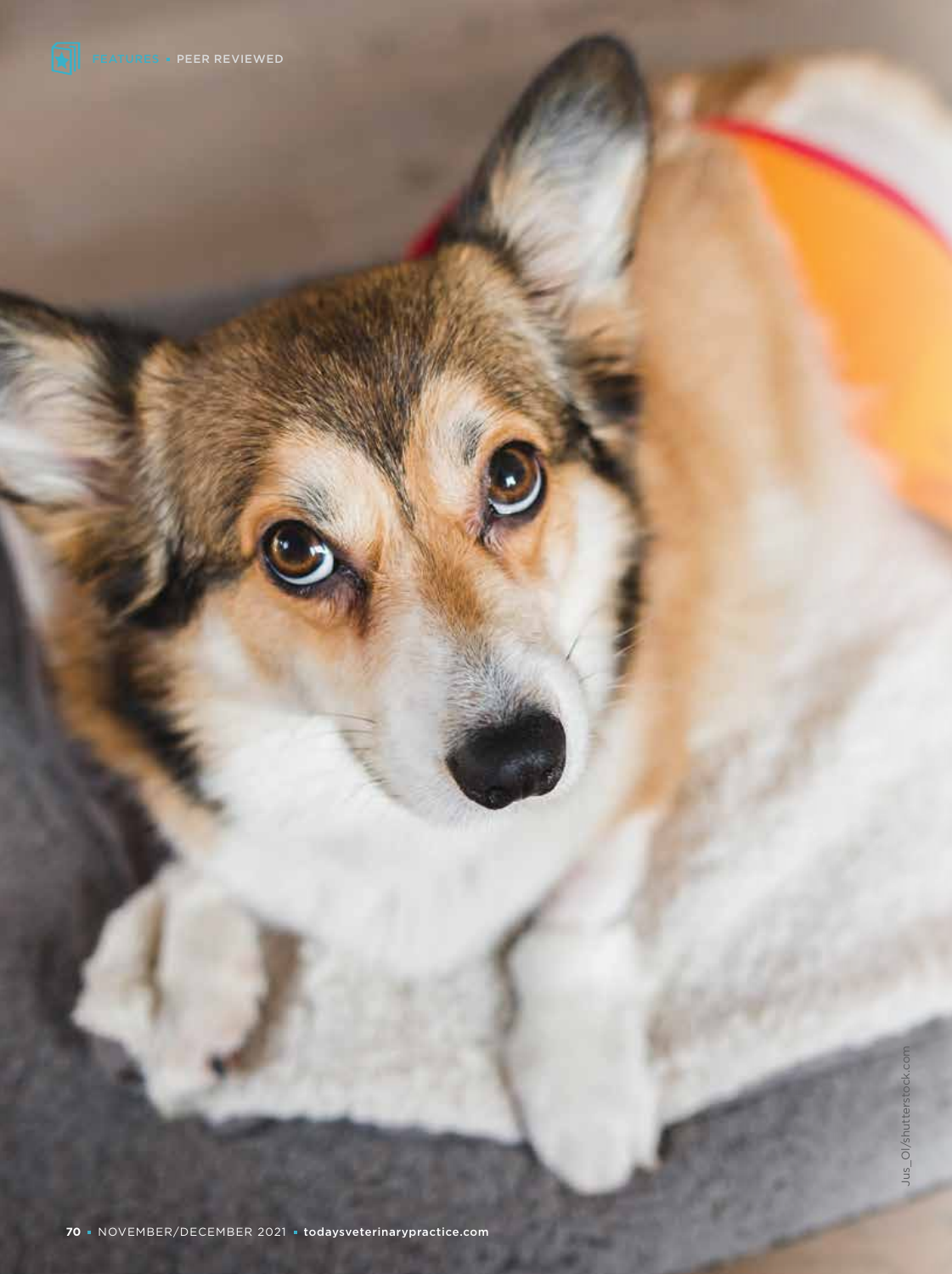# REHABILITATION

# **Evaluation After Tibial Plateau Leveling Osteotomy: A Guide for the General Practitioner**

*Christina Montalbano, VMD, CCRP, CVA Kelly Deabold, DVM, CVA Erin Miscioscia, DVM, DACVSMR, CVA University of Florida College of Veterinary Medicine*

Rupture of the cranial cruciate ligament (CCL) is one of the most common causes of hindlimb lameness in dogs. The CCL acts as the primary stabilizer of the canine stifle, resisting cranial tibial translation (cranial drawer), hyperextension, and internal rotation. It also contains mechanoreceptors and proprioceptors and thus contributes to hindlimb proprioception. CCL tear or rupture (CCLR) leads to stifle instability, pain, inflammation, and development of osteoarthritis.<sup>1</sup>

One of the most commonly used and successful surgical stabilization procedures for CCLR is tibial plateau leveling osteotomy (TPLO). The goal of this procedure is to neutralize cranial tibial thrust or subluxation during weight bearing by flattening/leveling the tibial plateau angle, which should eliminate pain during weight bearing and slow the progression of osteoarthritis in the stifle.<sup>1</sup> Although TPLO does not prevent cranial drawer or internal tibial rotation, compared with alternative procedures it has been shown to provide one of the best returns to normal clinical function.<sup>2-4</sup>

#### EXPECTATIONS AFTER TPLO

The recovery period after TPLO correction of a CCLR can often be long and frustrating. The stages of recovery vary from patient to patient and depend on several patient factors such as age, weight, body condition score, overall health, and fitness level.<sup>2,3,5-8</sup> Recovery may also be influenced by the CCLR severity, concurrent injuries, surgical technique, and postoperative management strategies.4, 9-14 **TABLE 1** shows postoperative expectations for up to 2 years after TPLO surgery.

The general practitioner is often the main point of contact with the client and patient after

**WATCHFUL EYE**

An understanding of the potential complications following tibial plateau leveling osteotomy can help guide therapy and enable improved client counseling.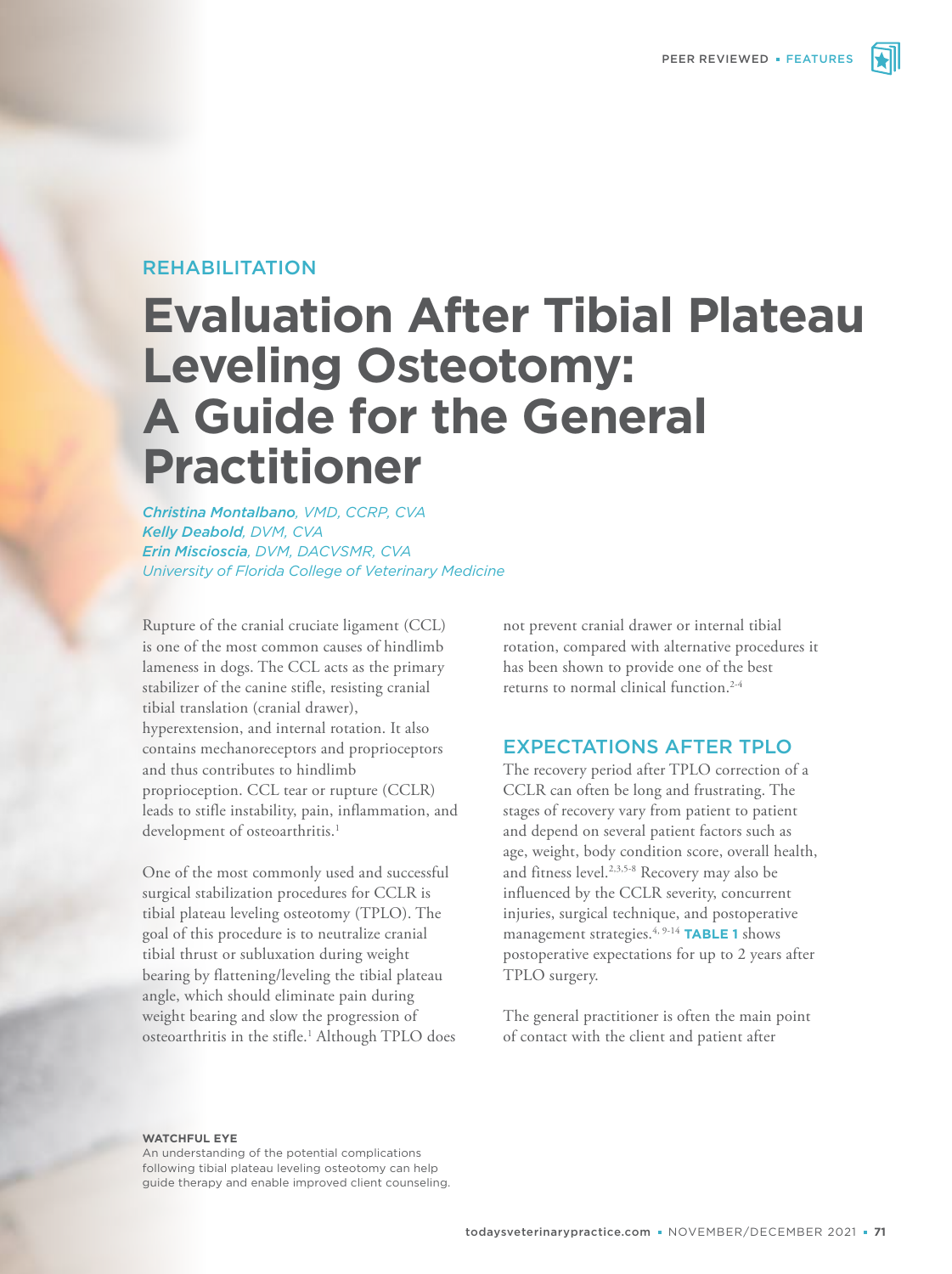surgery and during re-evaluations may see patients experiencing complications secondary to the TPLO procedure. Complications may affect 10% to 25% of patients.15 Depending on the identified complication, referral back to the orthopedic surgeon or to a rehabilitation specialist may be warranted. **TABLE 2** demonstrates common TPLO complications, expected timelines, and interventional strategies.

### COMMON POST-TPLO COMPLICATIONS

#### Incisional Complications

Incisional complications include seromas and incision infections; both may appear as peri-incisional swelling. Seromas are typically nonpainful, soft, and dependent; infections may additionally demonstrate serosanguinous or suppurative drainage, erythema, heat, and pain on palpation. Seromas are aseptic and should not be sampled or drained unless an infection is strongly suspected. Seroma treatment revolves around minimizing joint movement by strictly limiting activity, administering sedative medication, and applying warm compresses to reduce swelling. Incision infections should be cultured and treated with appropriate systemic antibiotics.<sup>15</sup>

## Infection

Infection can also be associated with the implant or underlying bone, or it can be within the stifle joint.<sup>15</sup> Implant-associated infections can result from development of a biofilm. The implant serves as a nidus for bacterial colonization, which if left untreated can extend to the underlying bone and result in subsequent osteomyelitis. Septic arthritis may occur as an extension of osteomyelitis, may have an iatrogenic etiology from prior arthrotomy or arthroscopy, or may occur spontaneously through hematogenous spread.<sup>16</sup> These deep infections may be evident in the weeks after surgery or may appear years later. Clinical signs associated with these deeper sources of infection include return of progressive joint pain and lameness; pain on palpation of the implant; skin lesions or draining tracts; and signs of systemic infection such as

| <b>POSTOPERATIVE PERIOD</b> | <b>EXPECTATIONS</b>                                                                                                                                                                                                                                                                                                                                                                                                                                                           |  |  |
|-----------------------------|-------------------------------------------------------------------------------------------------------------------------------------------------------------------------------------------------------------------------------------------------------------------------------------------------------------------------------------------------------------------------------------------------------------------------------------------------------------------------------|--|--|
| Immediately to 48-72 hours  | • Patient is often non-weight bearing immediately after surgery and is toe touching and partially<br>weight bearing after 48-72 hours<br>Extent of muscle atrophy depends on the chronicity of the CCLR<br>Incision site may be inflamed, painful, warm, and swollen<br>■ Patient resists stifle manipulation/ROM, especially extension                                                                                                                                       |  |  |
| $10-14$ days                | • Weight bearing continually increases<br>Skin/incision healing is complete; sutures/staples are typically removed<br>a.<br>Comfort on stifle ROM improves                                                                                                                                                                                                                                                                                                                    |  |  |
| 4 weeks                     | Patient exhibits consistent weight-bearing lameness while walking<br>Radiographs are typically taken to ensure proper bone healing at the surgical site and to<br>٠<br>assess TPLO implants                                                                                                                                                                                                                                                                                   |  |  |
| 8-12 weeks                  | Patient may exhibit weight-bearing lameness (intermittent to consistent) to normal gait while<br>walking<br>Stifle and tarsal joint ROM may return to normal angulation by 12 weeks<br>Muscles can take 6 weeks to 6 months to heal depending on the degree of surgical damage<br>■ Hindlimb muscle hypertrophy will continue as limb use improves and may reach symmetry with<br>the contralateral hindlimb<br>Repeated radiographs should indicate bone healing at 12 weeks |  |  |
| 6 months                    | • Gait at walk and trot is normal<br>Stifle ROM may or may not continue to improve<br>Increased consistent weight bearing will lead to significant improvements in muscle mass, and<br>the hindlimbs should be symmetric<br>Any tendon, ligament, or fascia tissue damage caused during surgery will continue to heal;<br>healing can take up to 1 year                                                                                                                       |  |  |
| 7-9 months                  | • Sporting/working dogs need additional targeted conditioning before returning to work or<br>competition                                                                                                                                                                                                                                                                                                                                                                      |  |  |
| $1-2+years$                 | Significant progression of osteoarthritis may be seen on radiographs and contributes to<br>٠<br>subsequently decreased ROM and worsened lameness                                                                                                                                                                                                                                                                                                                              |  |  |

#### **TABLE 1 Expected Timeline for Recovery After TPLO**

*CCLR=cranial cruciate ligament rupture; ROM=range of motion; TPLO=tibial plateau leveling osteotomy*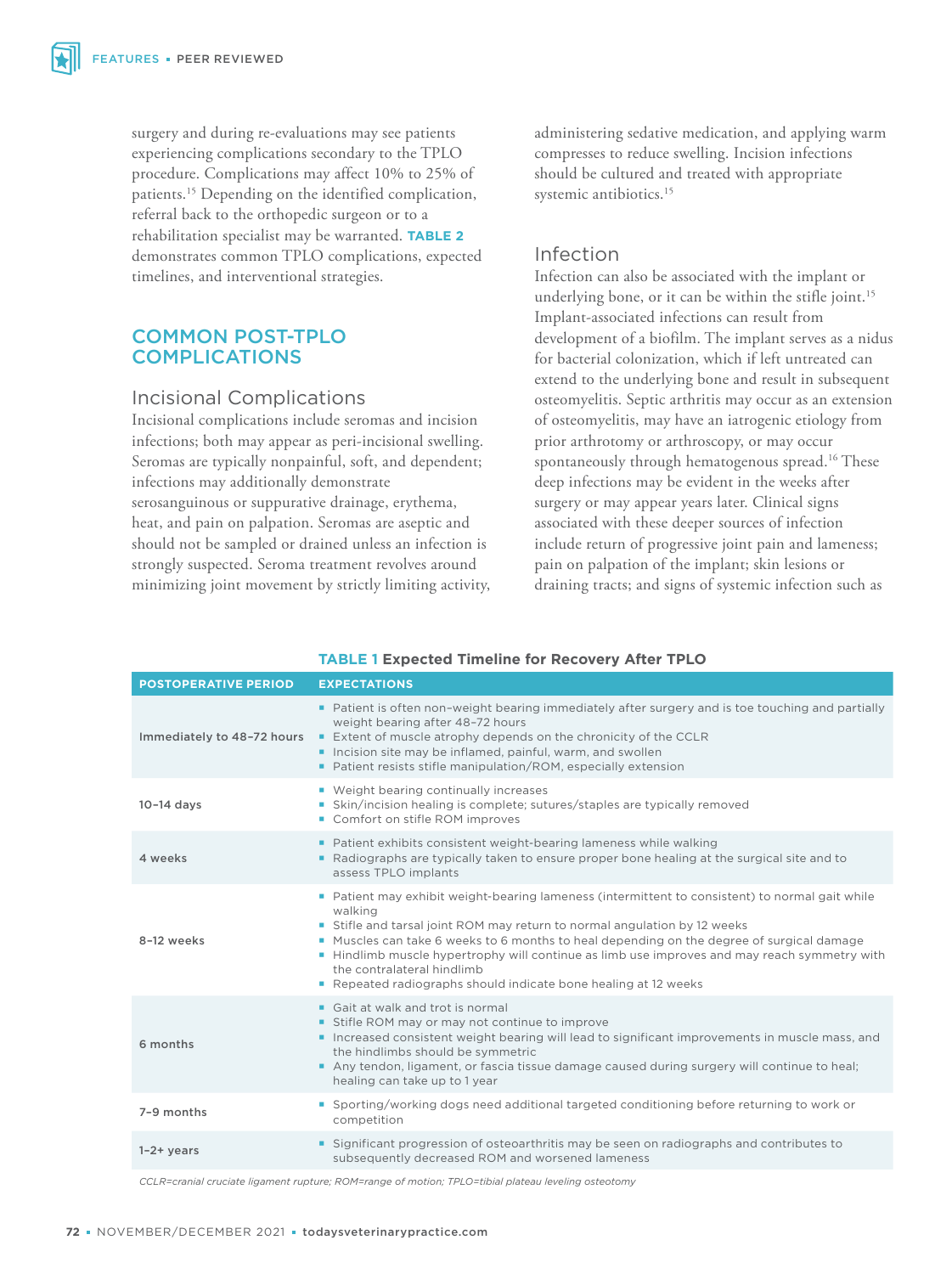increased rectal temperature, lethargy, and reduced appetite. Stifle radiographs and/or referral back to the orthopedic surgeon are typically indicated for these cases. Depending on the source of infection, systemic and/or local antibiotics may be warranted, and implant removal may be required after osteotomy healing if the implant is suspected to be serving as a nidus for biofilm.

## Persistent Stifle Instability

Stifle instability may persist or return postoperatively due to implant failure or the pivot shift phenomenon. Implant failure may result from inadequate activity restriction before osteotomy healing. Fracture of the tibial tuberosity or fibula can also contribute to recurrent joint instability.17-19 Pivot shift is a rotational instability that may follow medial meniscectomy, muscle atrophy, and altered limb use; it may be corrected with a targeted therapeutic exercise program.20 Persistent instability as evident by the presence of a positive cranial tibial thrust reportedly follows up to 30% of TPLO procedures<sup>5</sup> and predisposes the patient to more rapid and severe

Implant-associated infections can result from development of a biofilm. The implant serves as a nidus for bacterial colonization, which if left untreated can extend to the underlying bone and result in subsequent osteomyelitis.

progression of osteoarthritis as well as increased risk for meniscal injury. Stifle radiographs and/or referral back to the orthopedic surgeon may be indicated when stifle instability associated with clinical lameness is persistent or recurrent.

| <b>COMPLICATION</b>                  | <b>EXPECTED TIME</b>       | <b>COMMON CLINICAL SIGNS</b>                                                                                            | <b>INTERVENTIONAL STRATEGIES</b>                                                                                                                                                    |  |  |  |
|--------------------------------------|----------------------------|-------------------------------------------------------------------------------------------------------------------------|-------------------------------------------------------------------------------------------------------------------------------------------------------------------------------------|--|--|--|
| Seroma                               | Days to weeks              | Peri-incisional swelling                                                                                                | ■ Warm compresses, activity restriction                                                                                                                                             |  |  |  |
| Implant failure                      | Days to weeks              | Pain, lameness $+/-$ swelling,<br>stifle instability                                                                    | Internal/external fixation                                                                                                                                                          |  |  |  |
| Patellar ligament<br>thickening      | Days to weeks              | May be subclinical<br>If clinical, will exhibit<br>lameness, pain on direct<br>ligament palpation, or<br>stifle flexion | None required if subclinical<br>If clinical, may need NSAIDs, activity<br>restriction, rehabilitative modalities (e.g.,<br>therapeutic laser, therapeutic ultrasound,<br>shockwave) |  |  |  |
| Meniscal injury                      | Preoperatively<br>to years | Upint pain and effusion,<br>lameness, +/- meniscal click                                                                | Surgical intervention, some manageable<br>with rehabilitation                                                                                                                       |  |  |  |
| <b>Stress shielding</b>              | Weeks to months            | Incomplete radiographic<br>healing at 12 weeks<br>postoperatively                                                       | • Rehabilitation exercises                                                                                                                                                          |  |  |  |
| Sarcoma                              | Years                      | Lameness, pain on bone<br>palpation +/- pain on<br>implant palpation, bony<br>thickening                                | Surgical +/- medical oncology<br>consultation                                                                                                                                       |  |  |  |
| <b>INFECTION</b>                     |                            |                                                                                                                         |                                                                                                                                                                                     |  |  |  |
| Incisional                           | Days                       | Peri-incisional swelling,<br>heat, erythema, joint pain,<br>lameness                                                    | Systemic antibiotics                                                                                                                                                                |  |  |  |
| Implant-associated/<br>osteomyelitis | Weeks to months            | Lameness, pain on implant<br>palpation, skin lesions or<br>draining tract, fever                                        | Systemic antibiotics + explant                                                                                                                                                      |  |  |  |
| Septic arthritis                     | Weeks to years             | Joint effusion, joint pain,<br>٠<br>lameness, heat, fever                                                               | Systemic + intra-articular antibiotics<br>$+/-$ explant                                                                                                                             |  |  |  |

#### **TABLE 2 Potential Complications After TPLO, Timeline, and Interventional Strategies**

*NSAIDs=nonsteroidal anti-inflammatory drugs; TPLO=tibial plateau leveling osteotomy*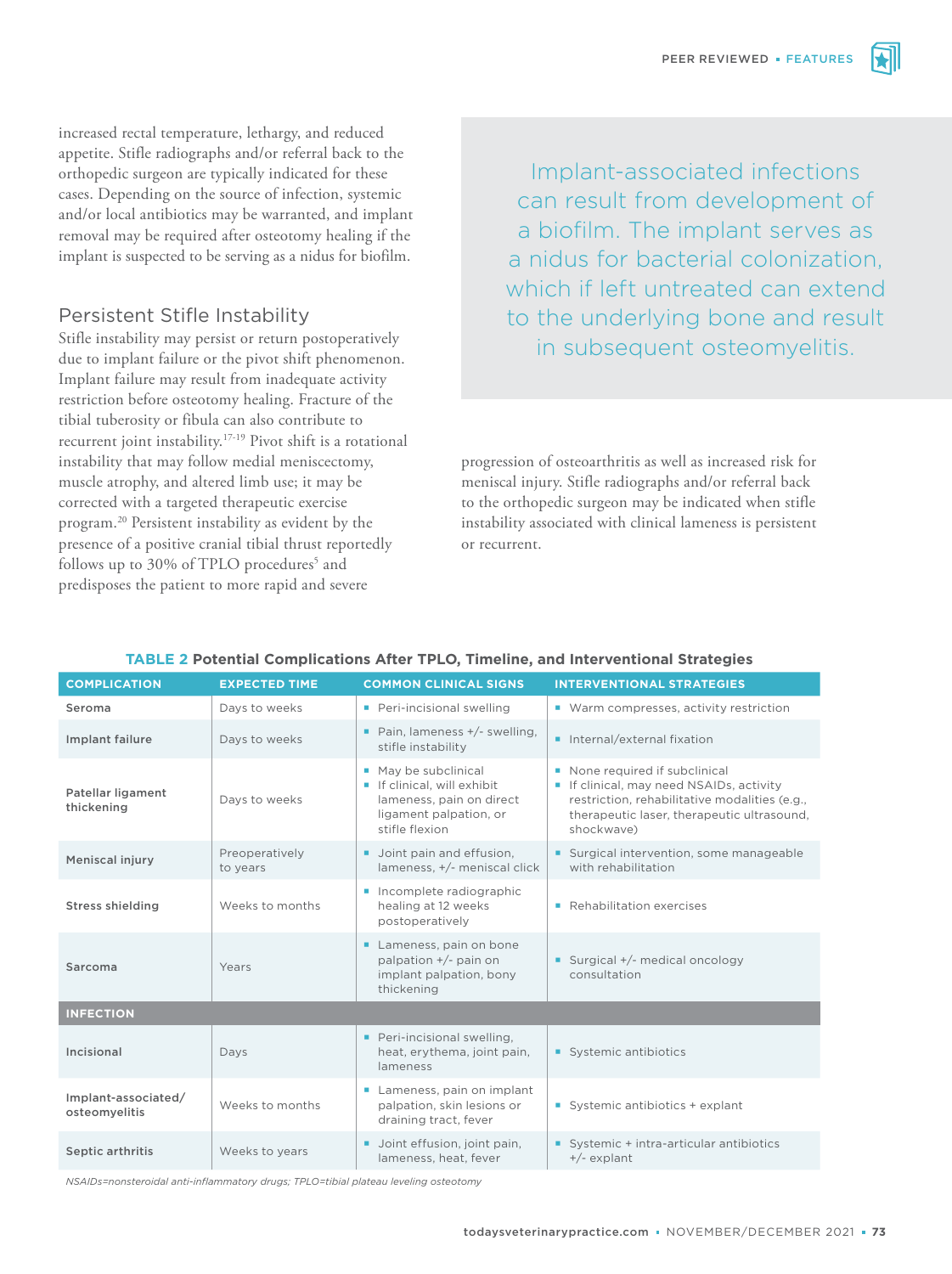

**FIGURE 1.** Radiographs obtained 4 weeks postoperatively demonstrating stable implants without evidence of movement or lucency; early callus formation **(arrowheads)** indicating ongoing osteotomy healing; and moderate thickening of the patellar ligament **(arrows)**, which is common for this stage of healing and often nonclinical.

# Patellar Desmopathy

For 80% to 100% of TPLO patients, thickening of the patellar ligament is commonly evident on examination and radiographs after the procedure (**FIGURE 1**), thought to be caused by the altered biomechanical loading of the ligament, resulting from lengthening of the distance between the patella and tibial tuberosity.15,21,22 For many patients in which this is identified, the thickening seems to be nonpainful and nonclinical, and it reportedly resolves within 4 to 8 weeks after surgery. A lesser percentage of patients may experience clinical desmopathy characterized by return of lameness and pain on palpation of the ligament and stifle flexion. Treatment considerations include nonsteroidal anti-inflammatory drugs (NSAIDs) and other analgesic medications; exercise restriction; and rehabilitative modalities such as therapeutic laser, ultrasonography, and extracorporeal shockwave therapy.<sup>23</sup>

### Meniscal Injury

Meniscal injury may occur before TPLO or after,<sup>15,21</sup> especially in the presence of persistent cranial tibial

A recent study found that proximal tibial osteosarcoma is 40 times more likely in dogs with than without a history of TPLO.<sup>27</sup> translation or pivot-shift instability. Patients will often demonstrate an acute, severe return of lameness with significant pain localized to the stifle, often worse on flexion than extension; marked joint effusion; and a meniscal click during joint motion. A suspected meniscal injury may be confirmed via advanced imaging such as ultrasonography, magnetic resonance imaging, or more commonly via surgical exploration using arthroscopy or arthrotomy. Surgery is typically necessary to remove the damaged portion of meniscus, although small tears may be managed conservatively with activity restriction, pain management, and rehabilitative therapies.<sup>24</sup>

# Delayed or Incomplete Osteotomy Healing

Delayed or incomplete healing of the osteotomy site should be suspected if bone healing is insufficient radiographically at 3 months after surgery.<sup>21</sup> Delayed or nonunion healing may result from an underlying systemic metabolic derangement in the patient or from stress shielding. Stress shielding occurs when the rigidity of osteotomy stabilization and lack of forces through the bone result in insufficient stimuli for callus formation and subsequent bone healing. Increasing the mechanical stimuli for appropriate osteotomy healing warrants an appropriate therapeutic exercise program designed under the guidance of a rehabilitation specialist. Further intervention using rehabilitative modalities (e.g., shockwave therapy) or surgical techniques (e.g., bone grafting) may also be indicated for some patients.<sup>25,26</sup> Long-term NSAID use delays bone healing when administered beyond 2 weeks postoperatively and may contribute to delayed osteotomy healing; thus, NSAIDs should be discontinued as soon as reasonably possible.<sup>10</sup>

### Sarcoma

Sarcoma of the proximal tibia has recently been associated with prior TPLO. A recent study found that proximal tibial osteosarcoma is 40 times more likely in dogs with than without a history of TPLO.<sup>27</sup> Proximal tibial osteosarcoma after TPLO may be associated with implants made through a casting process or subject to corrosion.27 Histiocytic sarcomas and synovial sarcomas have also been reported. Clinical signs include acute onset of lameness, pain on palpation of the implant and/or proximal tibia, and possible bony thickening or swelling in this region more than 1 year after surgery. Pathologic fracture of the proximal tibia may also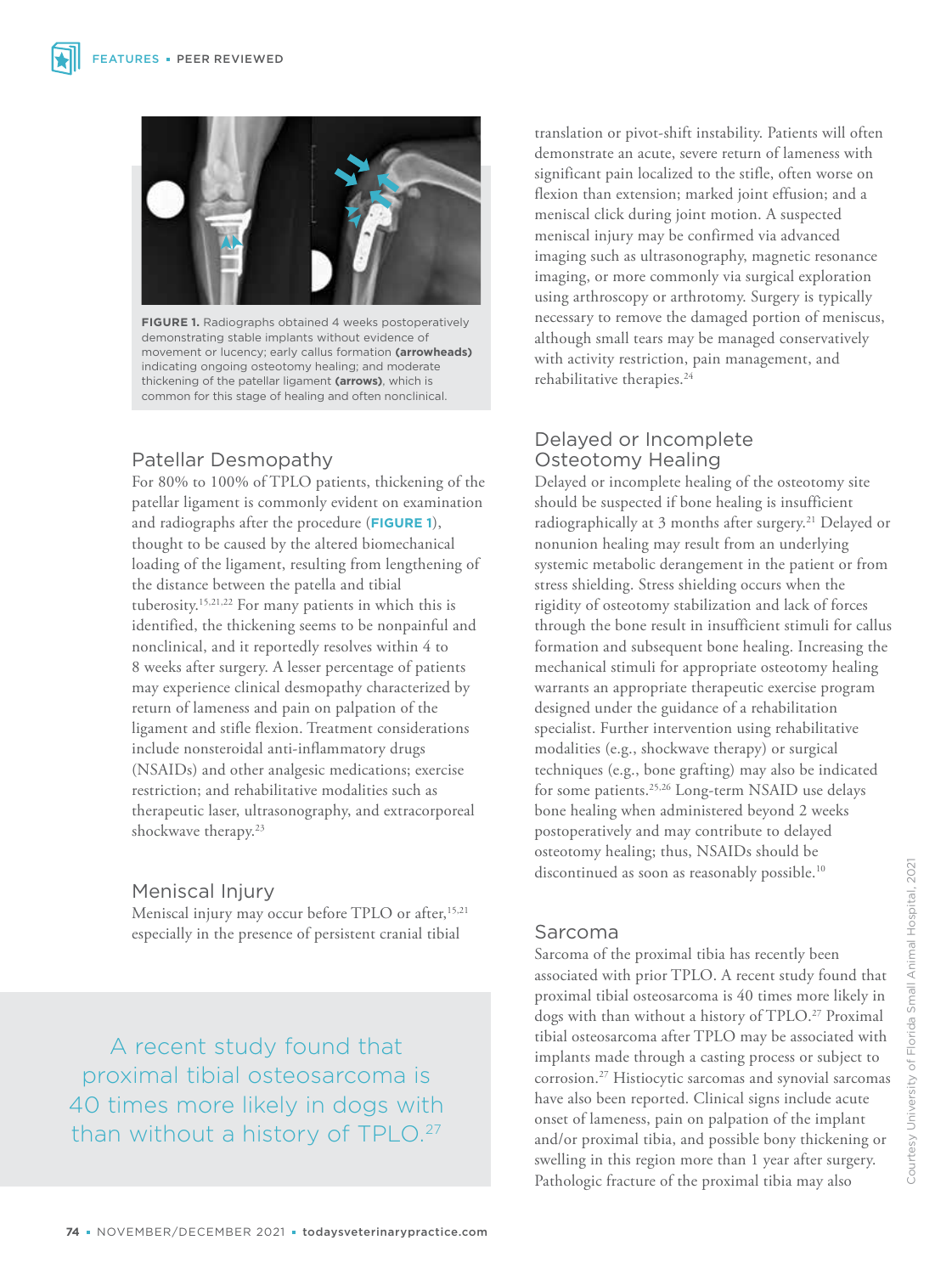occur. Radiographic examination is indicated for patients with these clinical signs.

COMMON REHABILITATION AND MYOFASCIAL SEQUELAE

In addition to the common complications that can occur after TPLO, the general practitioner should also evaluate postoperative patients for common rehabilitation and myofascial sequelae to CCLR and TPLO. Several studies have described benefits of postoperative rehabilitation after TPLO, although additional large, randomized controlled clinical trials are needed before formal rehabilitation for all postoperative patients can be conclusively recommended.4,9,11,13,28 To optimize patient outcome, especially for patients that do not meet expected milestones during recovery, referral to a rehabilitation specialist should be considered. **TABLE 3** describes common rehabilitation and myofascial sequelae to CCLR and TPLO that may be detected during

re-evaluations, along with expected timelines of occurrence and interventional strategies.

#### Reduced Stifle Range of Motion

Several studies have reported post-TPLO loss of stifle range of motion (ROM) lasting between 5 weeks and 2 years or more, depending at least partially on postoperative management.<sup>11,28-30</sup> One large, longitudinal study reported that clinical lameness scores were significantly higher for dogs with a loss of extension or flexion of 10° or more than for those with a loss of less than 10°.30 This study also reported that, compared with stifles with loss of flexion, stifles with a loss of extension of 10° or more had increased radiographic femorotibial osteoarthrosis scores and were less amenable to correction through rehabilitation. One small, prospective clinical trial demonstrated significantly greater stifle ROM at 3 and 6 weeks postoperatively in dogs that received early, intensive postoperative rehabilitation than in dogs that

| <b>SEQUELAE</b>                         | <b>EXPECTED TIME</b>                                                             | <b>DESCRIPTION</b>                                                                                       | <b>INTERVENTIONAL STRATEGIES</b>                                                                                                                                                  |  |  |  |
|-----------------------------------------|----------------------------------------------------------------------------------|----------------------------------------------------------------------------------------------------------|-----------------------------------------------------------------------------------------------------------------------------------------------------------------------------------|--|--|--|
| Reduced stifle range<br>of motion       | Preoperatively, with<br>worsening immediately<br>postoperatively                 | Loss of extension and/<br>or flexion by 10° or more<br>associated with increased<br>lameness             | Passive range of motion and<br>rehabilitation therapies. Early<br>intervention is suggested to be most<br>beneficial: loss of extension is less<br>tolerable than loss of flexion |  |  |  |
| Muscle atrophy                          | Preoperatively +/-<br>worsening within 4-8<br>weeks postoperatively              | Variable degrees of thigh<br>muscle atrophy in affected +/-<br>contralateral limb                        | Rehabilitation therapies; in-clinic<br>rehabilitation is superior to home<br>exercises                                                                                            |  |  |  |
| Progressive osteoarthritis              | Variable, expected<br>postoperatively in<br>most dogs                            | Increased risk for larger dogs<br>and dogs with meniscal injury                                          | Rehabilitation, dietary intervention,<br>and additional strategies (e.g.,<br>intra-articular injections, therapeutic<br>modalities) may be beneficial                             |  |  |  |
| <b>MYOFASCIAL SENSITIVITY</b>           |                                                                                  |                                                                                                          |                                                                                                                                                                                   |  |  |  |
| Resulting from surgical<br>technique    | Immediately<br>postoperatively                                                   | Pes anserinus (conjoined<br>tendons of sartorius, gracilis,<br>and semimembranosus<br>muscles)           | Rehabilitation therapies; manual<br>therapies, exercises, and therapeutic<br>modalities may help alleviate                                                                        |  |  |  |
| Resulting from postural<br>compensation | Preoperatively with<br>expected worsening<br>within 4-8 weeks<br>postoperatively | Sartorius, iliopsoas, epaxial,<br>latissimus dorsi, trapezius, +/-<br>other muscles                      | myofascial sensitivities and hasten<br>return to normal posturing and<br>weight bearing                                                                                           |  |  |  |
| <b>ABNORMAL ACTIVE ASSESSMENTS</b>      |                                                                                  |                                                                                                          |                                                                                                                                                                                   |  |  |  |
| Abnormal postures and<br>function tests | Preoperatively with<br>expected worsening<br>within 4-8 weeks<br>postoperatively | Abnormal sitting, standing,<br>or down postures, and/or<br>abnormal transitions                          | If persistent or progressive, consider<br>referral for rehabilitation therapy                                                                                                     |  |  |  |
| Stifle rotational<br>instability        |                                                                                  | Pivot shift: internal tibial<br>rotation with lateral tarsal<br>deviation during stance phase<br>of gait | Targeted rehabilitation exercises<br>may yield improvement; if persistent,<br>consider orthopedic referral for<br>potential addition of extracapsular<br>stabilization            |  |  |  |

#### **TABLE 3 Common Rehabilitation and Myofascial Sequelae to TPLO, Timeline, and Interventional Strategies**

*TPLO=tibial plateau leveling osteotomy*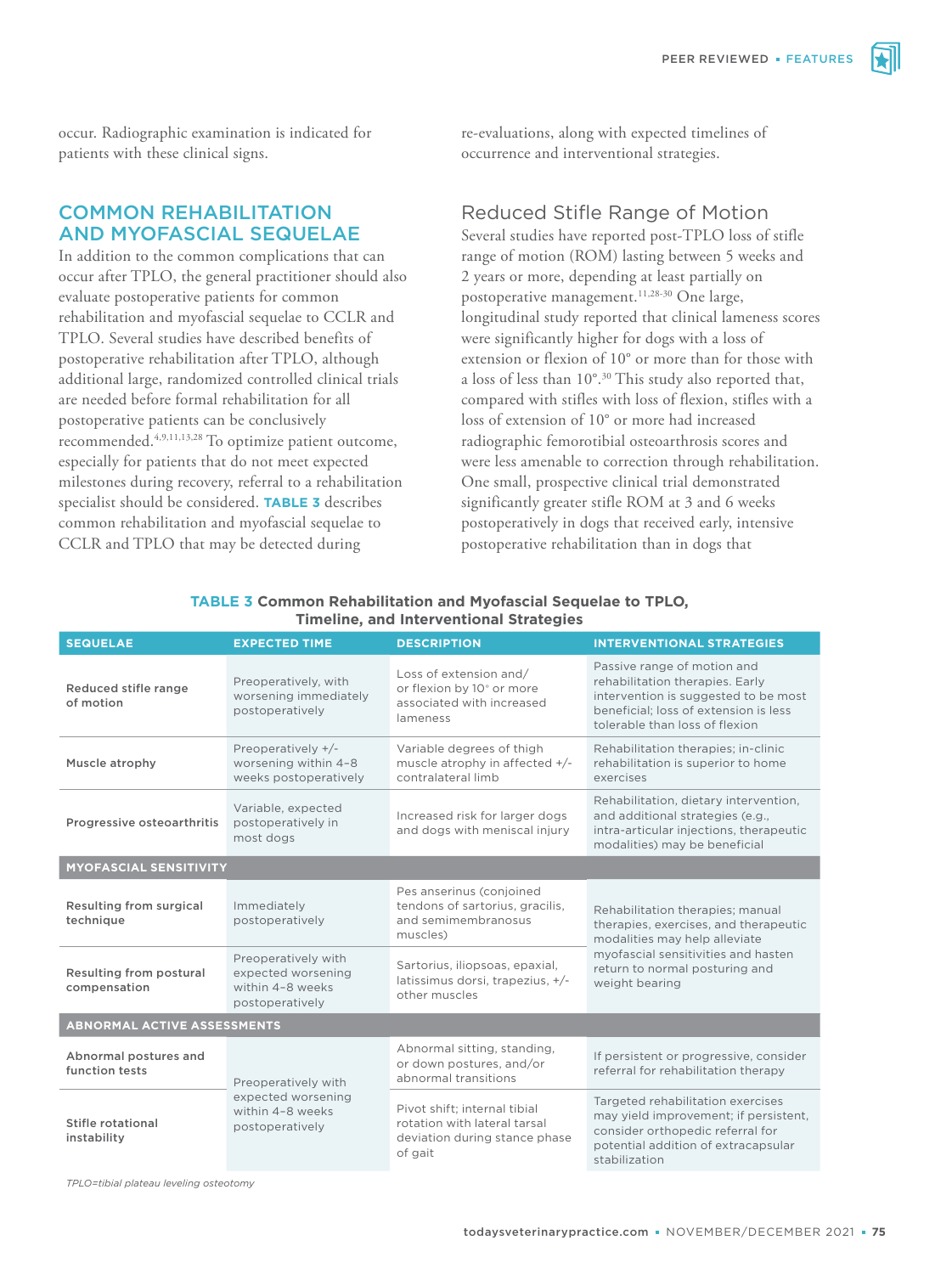underwent home exercises. Among those in the rehabilitation group, no difference was found between affected and contralateral stifles by postoperative week 6.11 Monitoring for asymmetry of ROM between the affected and contralateral stifle joints after TPLO is recommended, as is referral to a rehabilitation specialist if detected, especially when a disparity of 10° or more exists between flexion or extension values.

## Muscle Atrophy

As a measure of muscle atrophy in postoperative TPLO dogs, several studies have evaluated thigh circumference.9,11,28,30 Three of these studies demonstrated preoperative reductions in affected limb circumference, with either no change or no further circumference reductions during the first 8 postoperative weeks, which could be improved through in-clinic rehabilitation.<sup>11,28,30</sup> Especially for patients with both persistent muscle atrophy and stifle rotational instability, referral to a rehabilitation specialist is recommended to optimize patient outcomes.<sup>5,20</sup>

## Myofascial Sensitivity

The veterinary literature contains little data describing postoperative myofascial pain resulting from surgical technique and/or compensatory postural changes and weight shifting after CCLR and TPLO. Kirkby Shaw et al. recently described the typical elevation of the pes anserinus (the conjoined tendons of the sartorius, gracilis, and semimembranosus muscles) during TPLO and subsequent postoperative restrictions and sensitivities in these muscles.5 The same review also describes the potential for increased compensatory loading and subsequent myofascial sensitivity and trigger point development in overloaded muscles. In the authors' experience, most commonly detected muscle sensitivities are in the affected limb's sartorius and iliopsoas, bilateral thoracolumbar epaxial, latissimus dorsi, and trapezius muscles. A combination of manual therapies, exercises, and therapeutic modalities may help alleviate myofascial sensitivities and hasten return to normal posturing and weight bearing.

# Abnormal Function

During evaluation of postoperative TPLO dogs, function (e.g., walking and changing postures) should be assessed. Abnormalities, such as walking with a pivot shift or sitting with reduced stifle and/or tarsal flexion or with external rotation of the hindlimb, indicate

persistent compensation.<sup>5</sup> Persistent compensatory postures may indicate continued pain or instability, reduced ROM, or altered proprioception and should prompt further evaluation and potential referral to a rehabilitation specialist or orthopedic surgeon.

## Progressive Osteoarthritis

Osteoarthritis progression after CCLR is expected, and several studies have evaluated the effects of TPLO stabilization on this progression.7,14,31 The longest study reported significant radiographic progression of osteoarthritis in all dogs by 24 months postoperatively.30 Shorter studies reported significantly higher radiographic osteoarthritis scores in affected stifles compared with preoperative scores for 77% of dogs at 8 weeks and 40% at 6 months postoperatively.7,14 Overall, these studies demonstrate continued progression of stifle osteoarthritis in most dogs after TPLO. Osteoarthritis scores were higher for larger than for smaller dogs<sup>7</sup> and for dogs with meniscal injury than without.14 An additional study of the potential effects of rehabilitation and/or a diet supplemented with omega-3 fatty acids and protein on stifle osteoarthritis progression after TPLO reported that both of these interventions significantly reduced postoperative osteoarthritis scores.<sup>14</sup>

### SUMMARY

TPLO is one of the most commonly recommended and most successful surgical procedures for CCLR. Recovery after TPLO can be long and oftentimes frustrating for clients but can also result in the best return to function, given that complications arise in only 10% to 25% of patients.<sup>15</sup> An understanding of the potential complications and sequelae can help guide therapy postoperatively and enable improved counseling of clients on what to expect after surgery. Mild routine complications may be handled by the general practitioner; however, with regard to more severe complications, it is important to know when a patient should be referred back to the orthopedic surgeon or to a rehabilitation specialist. TVP

#### **References**

- 1. Kowaleski M, Boudrieau R, Pozzi A. Stifle joint. In: Johnston S, Tobias K, Peck J, Kent M, eds. *Veterinary Surgery: Small Animal*. Vol 1. 2nd ed. St. Louis, MO: Elsevier; 2018:1071-1168.
- 2. Bergh MS, Sullivan C, Ferrell CL, et al. Systematic review of surgical treatments for cranial cruciate ligament disease in dogs. *JAAHA*. 2014;50(5):315-321.